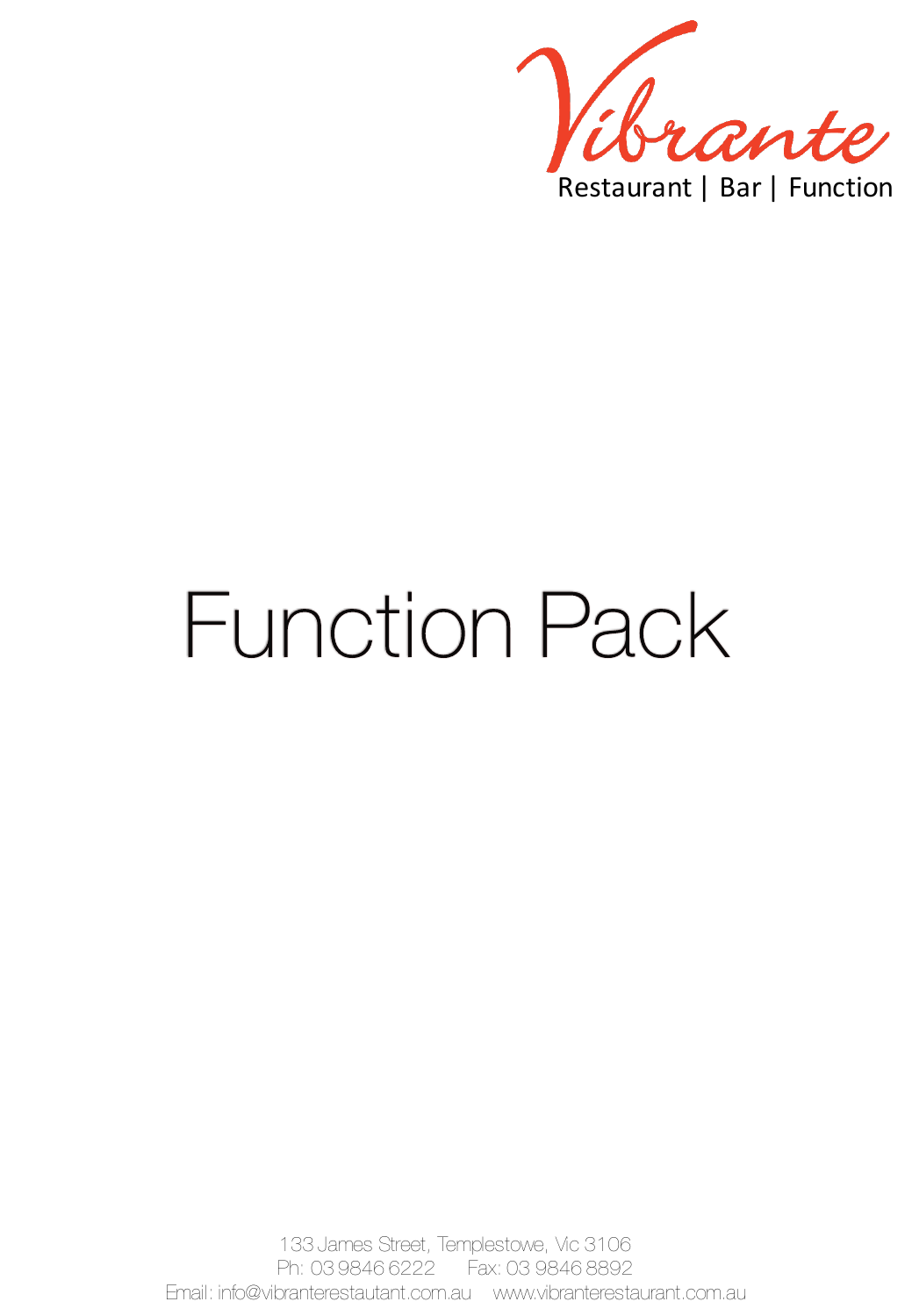

# STARTERS

*(to share)*

Garlic & Herb Focaccia *With melted mozzarella.*

# ENTREE

Saffrron Arancini *Crumbed rice balls filled with goat cheese on bed of olive dip.*

Salt & Pepper Calamari *Calamari lightly fried, tossed with lemon dressed rucola & red onion.* 

#### MAINS

Pollo Parmigiana *Crumbed chicken breast with napoli & mozzarella served with chips and garden salad*

**Portherhouse** *Steak cooked to MEDIUM served with mash potatoes, vegetables & red wine jus.*

Moroccon Salmon Fillet *Served on quinoa, broccoli, pumpkin, papitas, baby spinach with minted yogurt.*

Ortolana Risotto (V)(GF) *Mushrooms, pumpkin, zucchini, olives, sun dried tomatoes, spinach & feta.*

# TEA & COFFEE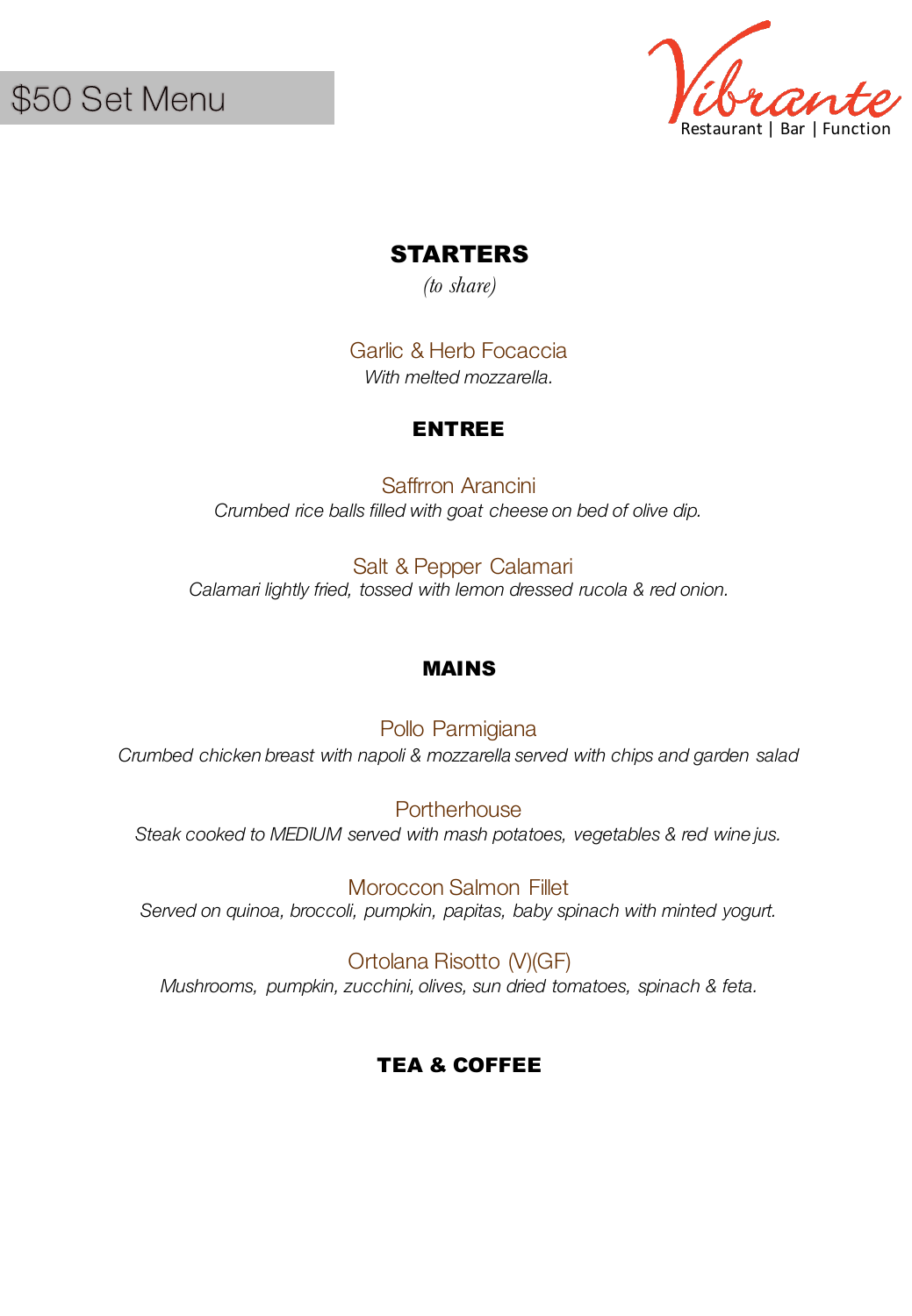

# STARTERS

*(to share)*

Garlic & Herb Focaccia *With melted mozzarella.*

# ENTREE

Roast Pumpkin Risotto *Risotto with roasted pumpkin, onion, spinach & feta.* 

> Beer Battered Prawns *Golden fried prawns with sriracha sauce*

Moroccon Grilled Chicken *Marinated thigh fillet in moroccon spices, served on avocado dip*

#### MAINS

Pollo Veneto Grilled chicken breast on mash potatoes, vegetables & bacon with creamy worcestershire sauce.

Eye Fillet *200gm juicy fillet on a bed of mashed potatoes with dutch carrots, green beans, cherry tomatoes & shiraz jus.*

*(Please choose: Rare / Medium Rare / Medium / Medium Well / Well Done)*

**Barramundi** *Grilled fillet served with roast pumpkin quinoa salad.*

Veg Lasagne *Grilled eggplant, pumpkin, zucchini, carrots, spinach, napoli and beshamel.*

# CAKE or TEA & COFFEE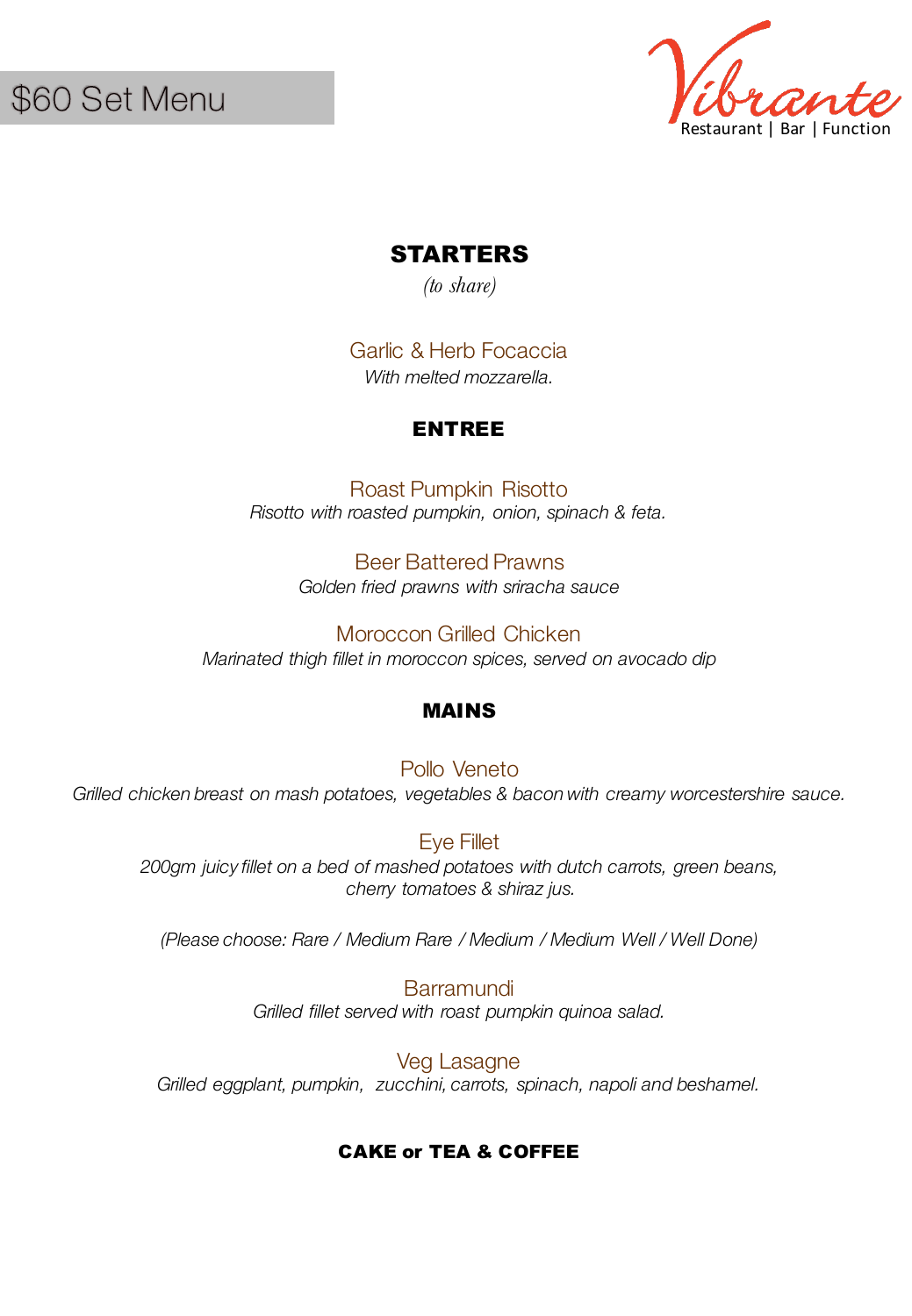\$70 Set Menu

Restaurant | Bar | Function

#### STARTERS

*(to share)*

Garlic & Herb Focaccia *With melted mozzarella.*

# ENTRÉE

Tuscan Bruschetta *Toatsted ciabatta with basil pesto, sundired tomatoes & bococcini*

½ doz Oysters Natural or Kilpatrick

Italian Meatballs *Traditional italian meatballs in tomato basil sugo*

Salt & Pepper Calamari *Calamari lightly fried, tossed with lemon dressed rucola & red onion.* 

# MAINS

Rib Eye *Steak cooked to your liking with chips, salad & creamy seeded mustard sauce.*

*(Please choose: Rare / Medium Rare / Medium / Medium Well / Well Done)*

Sous vide Chicken (GF) *Chicken breast cooked at 60ºC. filled with char gilled vegetables, olives, feta, mozzarella, served with mashed potatoes & vegetables.*

> **Barramundi** *Grilled fillet served with roast pumpkin quinoa salad.*

Free Range Pork Chop *Chargrilled Pork Chop marinated with fennel & paprika, served with apple slaw & drizzled with sherry caramel.*

#### CAKE AND TEA & COFFEE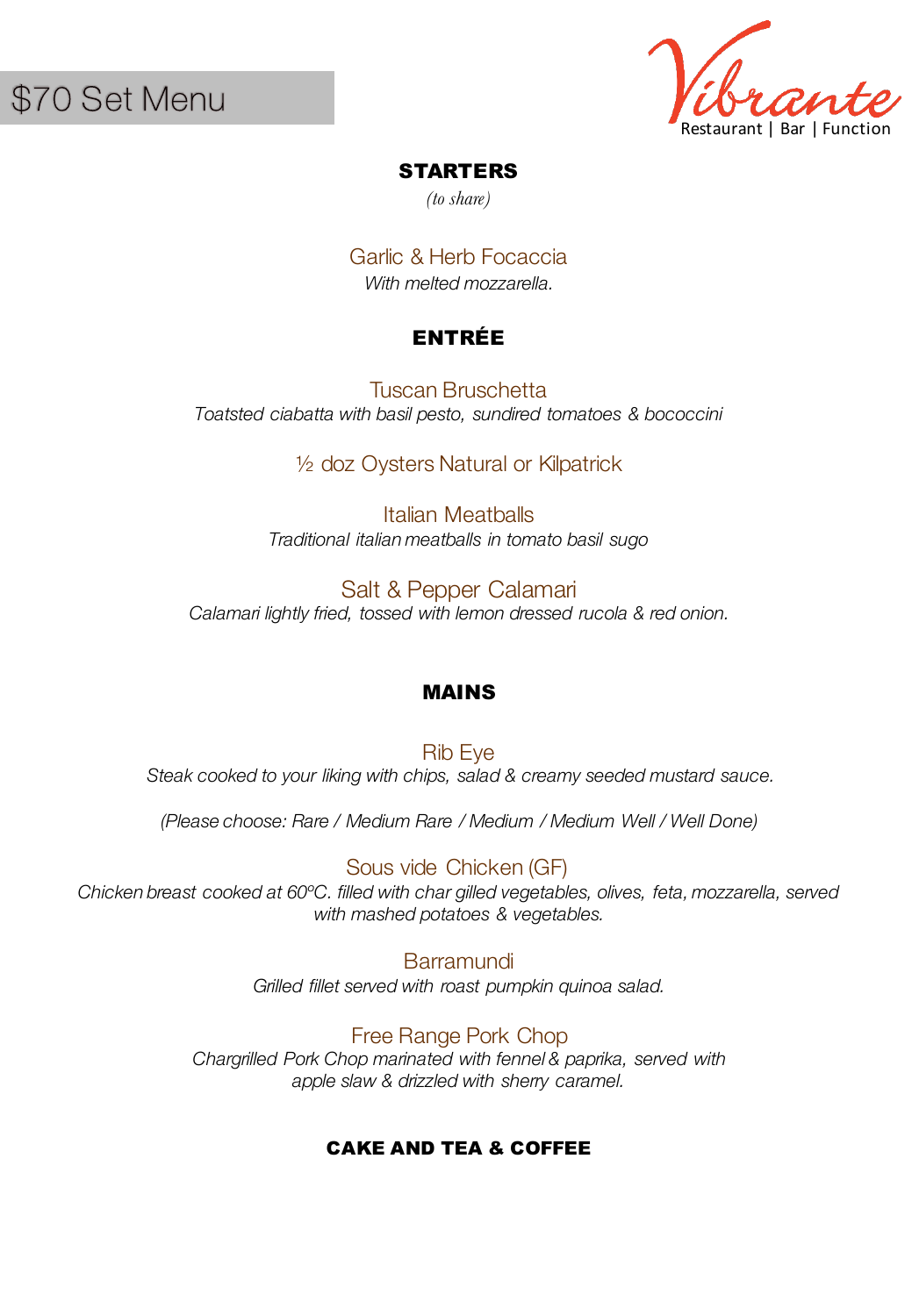

# Kids Menu \$15

Penne Napolitana Spaghetti Carbonara Chicken Risotto Fish & Chips Calamari & Chips Margherita Pizza

# **Cocktail Menu**

# \$32.50 FOR 2 HOURS PER PERSON

Meat Balls Focaccia Fingers S&P Calamari Mini Spring Rolls Cocktail Samosas

# \$38.50 FOR 2 HOURS PER PERSON

Focaccia Fingers Saffron Arancini Panko Prawns Lamb or Beef Kebab Pollo Italiano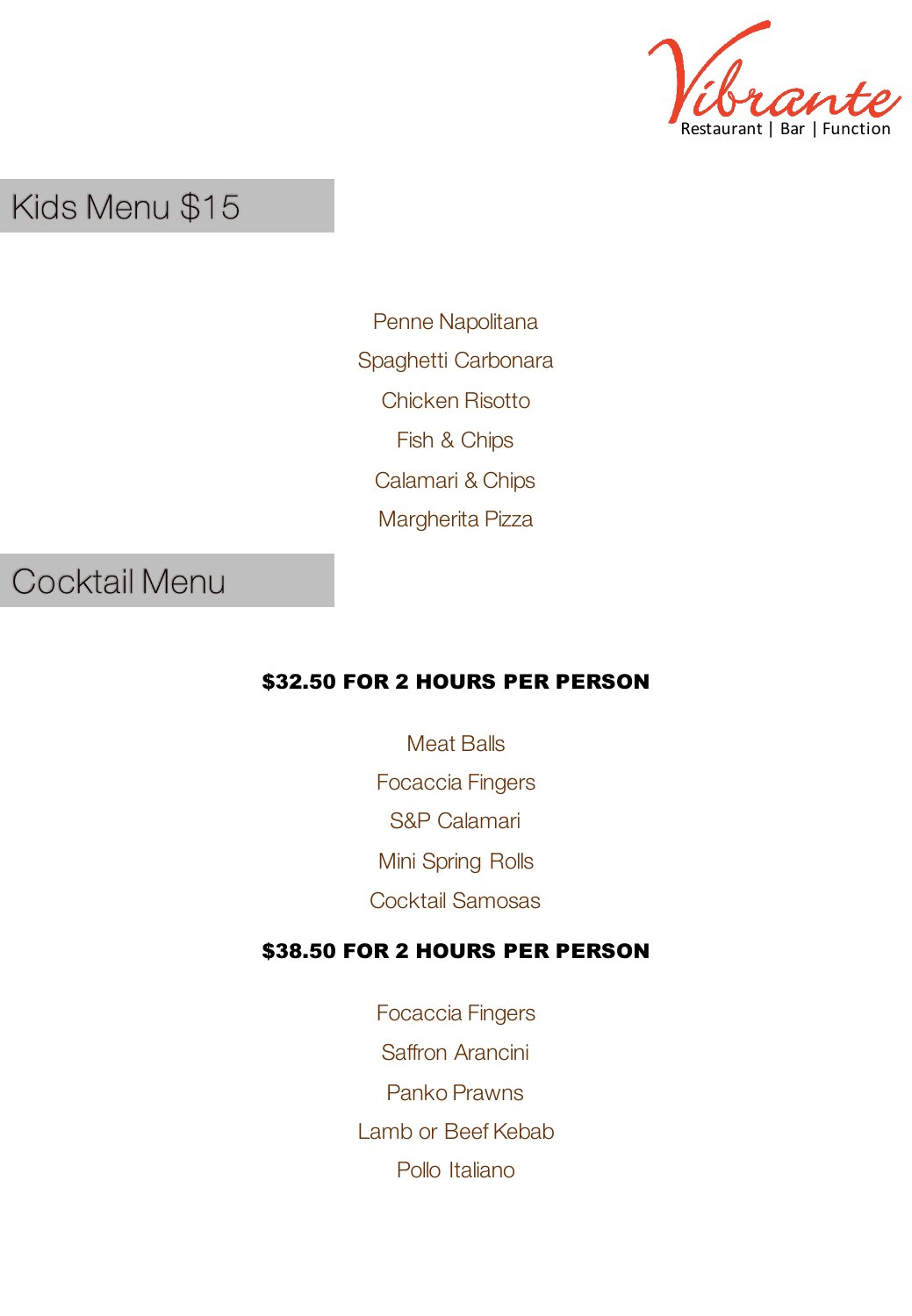Restaurant | Bar | Function

# NON ALCOHOLIC PACKAGE

Please note beverages may change depending on availability. This package includes unlimited consumption of juice, soft drinks, tea & coffee.

2 hours - \$20.00 per head 3 hours - \$25.00 per head

#### PACKAGE 1

Please note wines may change depending on availability.

2 hours - \$35.00 per head 3 hours - \$45.00 per head 4 hours - \$55.00 per head 5 hours - \$65.00 per head

- De Bortoli Sparkling, NSW
- De Bortoli Sauvignon Blanc, NSW
- De Bortoli Shiraz, NSW
- Soft drinks, Juice
- VB
- Carlton Draught
- Cascade Light
- Peroni Leggera
- Carlton Zero

#### PACKAGE 2

Please note wines may change depending on availability.

- 2 hours \$45.00 per head
- 3 hours \$55.00 per head
- 4 hours \$65.00 per head
- 5 hours \$70.00 per head
- De Bortoli Sparkling, NSW
- Durvillea Sauvignon Blanc, NZ
- Rochford Chardonnay, VIC
- Fat Sparrow Shiraz, VIC
- Stella Bella Cabernet Sauvignon Merlot, WA
- All basic spirits
- Soft drinks, Juice
- **Carlton Draught**
- Crown Lager
- **Peroni**
- Fat Yak Pale Ale
- Cascade Light
- Carlton Zero

#### ON CUNSUMPTION

Pre select from our wine list and be charged on consumption.

#### CASH BAR

A limited selection of wine and beer is available for guests to purchase drinks at bar prices.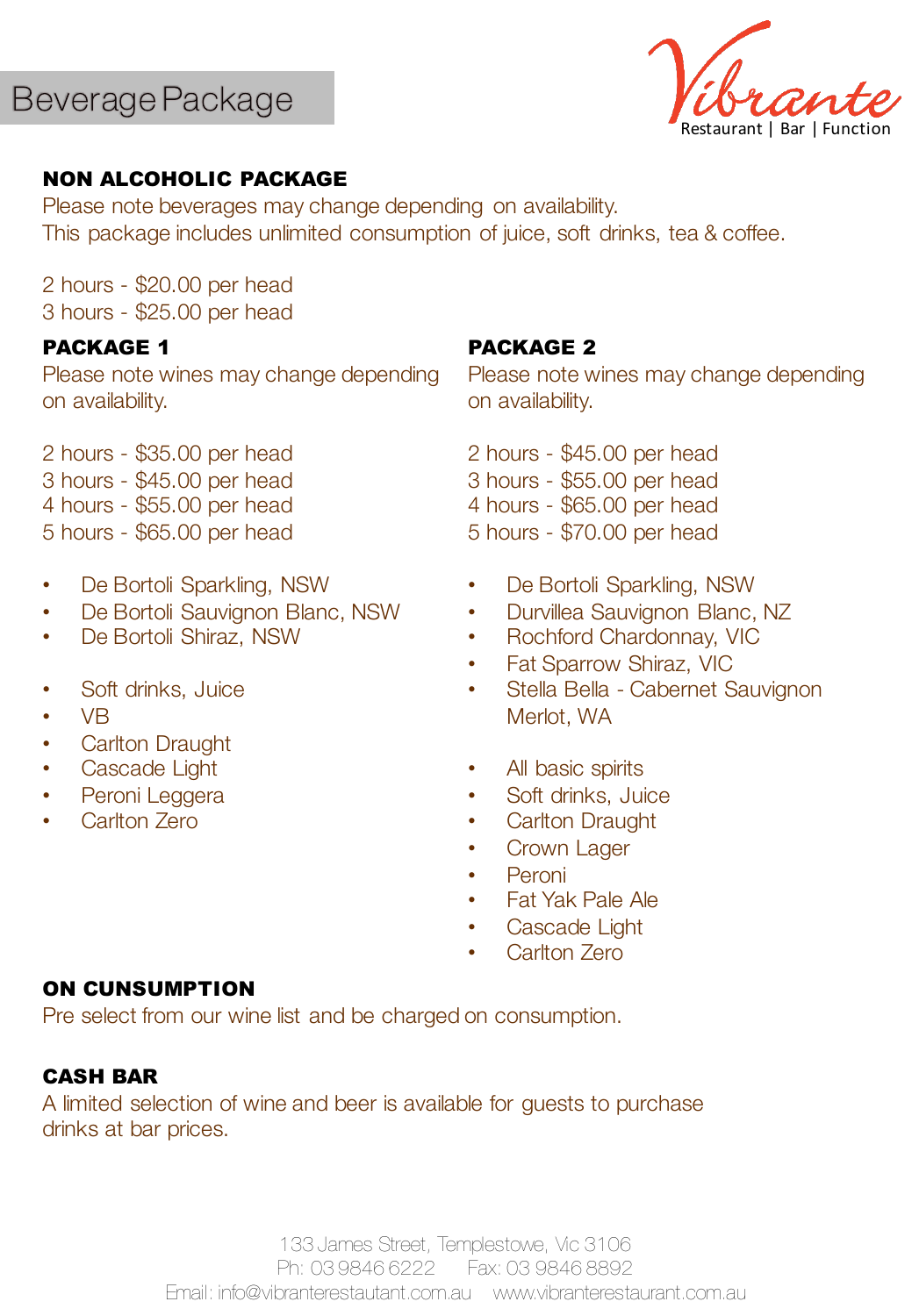# **Booking Application Form**



Attention: Manager Fax: 03 9846 8892

#### MINIMUM REQUIRED SPEND

*For the exclusive use of the Tuscany room please contact the Manager.*

#### Minimum Deposit for Function \$500.

| Venue: Vibrante Tuscany Room                                                                               |  |  |  |  |  |
|------------------------------------------------------------------------------------------------------------|--|--|--|--|--|
| Date of Function: ___/____/_____/_______ Time: ____: ____am/pm Number of guests: _____                     |  |  |  |  |  |
|                                                                                                            |  |  |  |  |  |
|                                                                                                            |  |  |  |  |  |
|                                                                                                            |  |  |  |  |  |
| Tel Number: __________________________________<br>Mobile: _________________________                        |  |  |  |  |  |
| Email address:                                                                                             |  |  |  |  |  |
| Payment is accepted by cash or credit card.<br>Please complete the below details for credit card payments. |  |  |  |  |  |
| Type of Card: _______________________Card Number: ______________________________                           |  |  |  |  |  |
| Expiry Date: _____________CCV# (3 digit number on back of the card): ___________                           |  |  |  |  |  |
| Name on Card:                                                                                              |  |  |  |  |  |
| I acknowledge that I have read and agree to the terms and conditions of Vibrante                           |  |  |  |  |  |

Signature: \_\_\_\_\_\_\_\_\_\_\_\_\_\_\_\_\_\_\_\_\_\_\_\_\_\_\_\_\_\_\_\_\_\_\_\_\_\_\_\_\_\_\_\_\_\_\_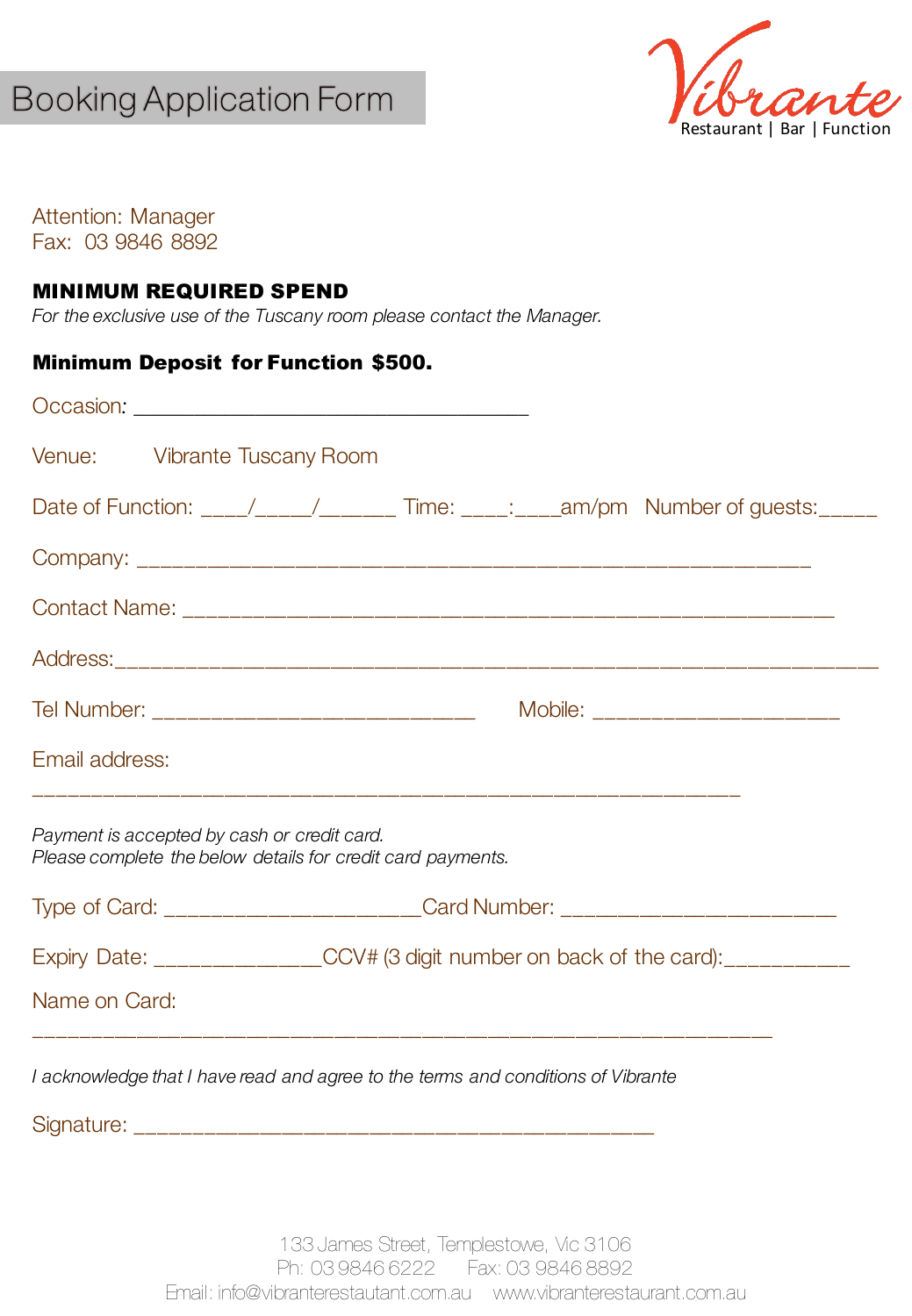

#### *TERMS AND CONDITIONS*

#### *Hours*

Functions are based on 4 hour duration, additional hours are charged at \$500 per hour. All functions must end *at midnightwithlastdrinks announced at 11.45pm, with the bar closingat midnight. Guests have until 12.30amtoleave the venue.*

*Deposits and confirmation*

*Once your function has been booked with Vibrante you will receive a booking application form. The signed* booking form must be returned by the specified date with the deposit. No function is confirmed until the deposit has been received. If events are not confirmed by the receiving of the deposit and signing of the *booking form and Vibrante cannot contact the client, Vibrante reserves the right to cancel events to its discretion. The person who signsthe confirmation letter isliable for the balance of costs ofthe function asset out in the confirmation letter.*

#### *Final numbers*

*Confirmed numberof attendeesmust be received3 days prior to the function taking place. This will be takenas* the final number and the client will be charged accordingly. Should there be no notification of a change in *numbers, the higher number of attendees on ourbooking sheetwill be charged.*

#### *Final payment*

*Final Paymentisrequiredon the day ofthe function. Payment will be acceptedby cash or credit card*

#### *Cancellations*

In the case of a cancellation within 7 days of the function, the deposit will be refunded in full. If the function is cancelled within 5 days, the deposit will only be refunded if the venue is re-booked for that date. For functions *cancelled within 3 days ofthe function, the depositwill be held as a cancellation fee.*

#### *Patron behaviour*

Patrons under the age of 18 are not permitted in the venue without a parent or legal guardian & will not be served alcoholic beverages. Patrons that areclearly intoxicated will not be served & will be asked to vacate the *premises. The management reserves the right to exclude or eject any or all objectionable persons from the premises withoutliability.*

#### *Property damage*

*Any damage causedbefore, duringorafterthe functionisthe responsibility ofthe organiser.*

#### *Responsibility*

*Vibrante does not take responsibility for damage orlossto any property prior, duringorafterthe function. Emission and Managementof noise fromamplifiedmusic*

The client/operator will ensure all live music is managed in such a way to ensure any emissions are compatible *with the restaurantuse and conform tothe Environment Protection Authority noise regulations.*

#### *Shut down policy*

Any quest who is under the influence of drugs or is intoxicated, abusive to staff or destructive of property will be refused service at the bar. Often this action leads to further abuse towards persons or property and can therefore lead to a situation which must be dealt with in order for the function to continue. As holders of a Liquor License, Vibrante has an obligation to its staff and customers to act in a responsible manner. Both with *the service of alcohol andthe crowd control and safety of patrons atparties held on the premises.*

*Therefore, ifthere is a guest(or guests) causing problems Vibrante will actinthe followingmanner.*

•*Communicate this situation to the person who has organized the function and signed the terms and conditions*

•*Request that the person then assists in themanagement ofthe guest, family member or colleague who has been refused service andcontinuestobe abusive*

 $\bullet$  If the person then continues to act inappropriately the bar will be closed. If the situation is not resolved at this *stage, the Police will be called to dealwiththe matter*

•*When Management are satisfied that the situation has been resolved the bar will re-open. Management reservesthe righttoclose downthe function andvacate the premises attheir discretion.*

*Any outstanding balance would needtobe settledatthistime.*

Please be aware that Vibrante reserves the right to change the terms and conditions at any time without *notice.*